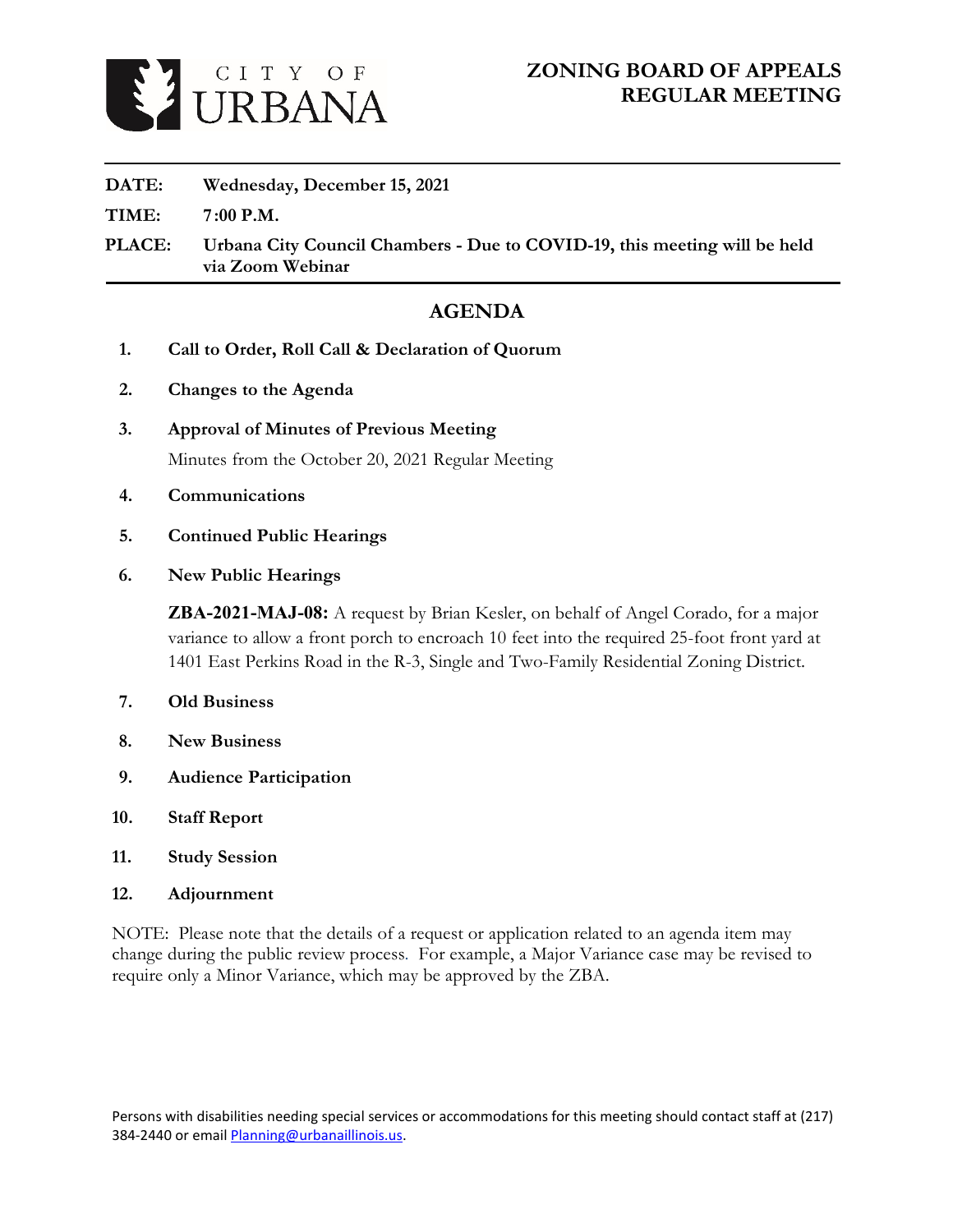### **INSTRUCTIONS ON HOW TO JOIN THE MEETING and HOW TO PROVIDE INPUT**

### **Zoning Board of Appeals Meeting on Wednesday, December 15, 2021**

Anyone can watch the meeting on streaming services or UPTV. You can attend virtually via Zoom webinar if you wish to provide public input during the meeting. If you attend the meeting via Zoom webinar, please turn off any sound from other sources such as UPTV, as there will be a lag in the audio. The meeting will be recorded by the City as part of the record. The recorded video will be available on the City's website by noon on the following Friday.

### **Providing Public Input by Email:**

Staff asks that you **submit your written public comments by email by 5:00 pm (Central Time) on Tuesday, December 14, 2021 to Planning@urbanaillinois.us** so that it can be included as communications and become part of the official record of the meeting. Due to the high volume of emails, **please put ZONING BOARD OF APPEALS - PUBLIC INPUT and the meeting date in the subject line.**

### **Providing Public Input from a computer browser or the Zoom app on a mobile device:**

You will be able to use a phone to call in:

- **Call 1-312-626-6799.**
- You will be asked to enter the **Webinar ID number, which is 857 4628 3047** followed by the # key.
- All callers are muted by default. If you wish to speak, please "raise your hand" by pressing \*9 once (this toggles the raise/lower hand option. When called on by the chair or host by your phone number, you will be unmuted and you should state your name for the record per city code\*. When you finish speaking, the host will "lower your hand" and mute you - there is no need to press any more buttons.

### **You will be able to use a computer to address the Zoning Board of Appeals:**

- Join the Zoom meeting here: **<https://us02web.zoom.us/j/84746283047>**
- Make sure you have a microphone on your computer if you wish to speak. Please identify yourself with first and last name in Zoom for the record. FCC Guidelines will be followed.
- Public participants will be muted during public input. If you wish to speak, please "raise your hand" using the option at the bottom of the screen.
- When called on by the chair or host, you will be unmuted and you should state your first and last name for the record per city code."
- Video will remain off for all members of the public, even while they are speaking.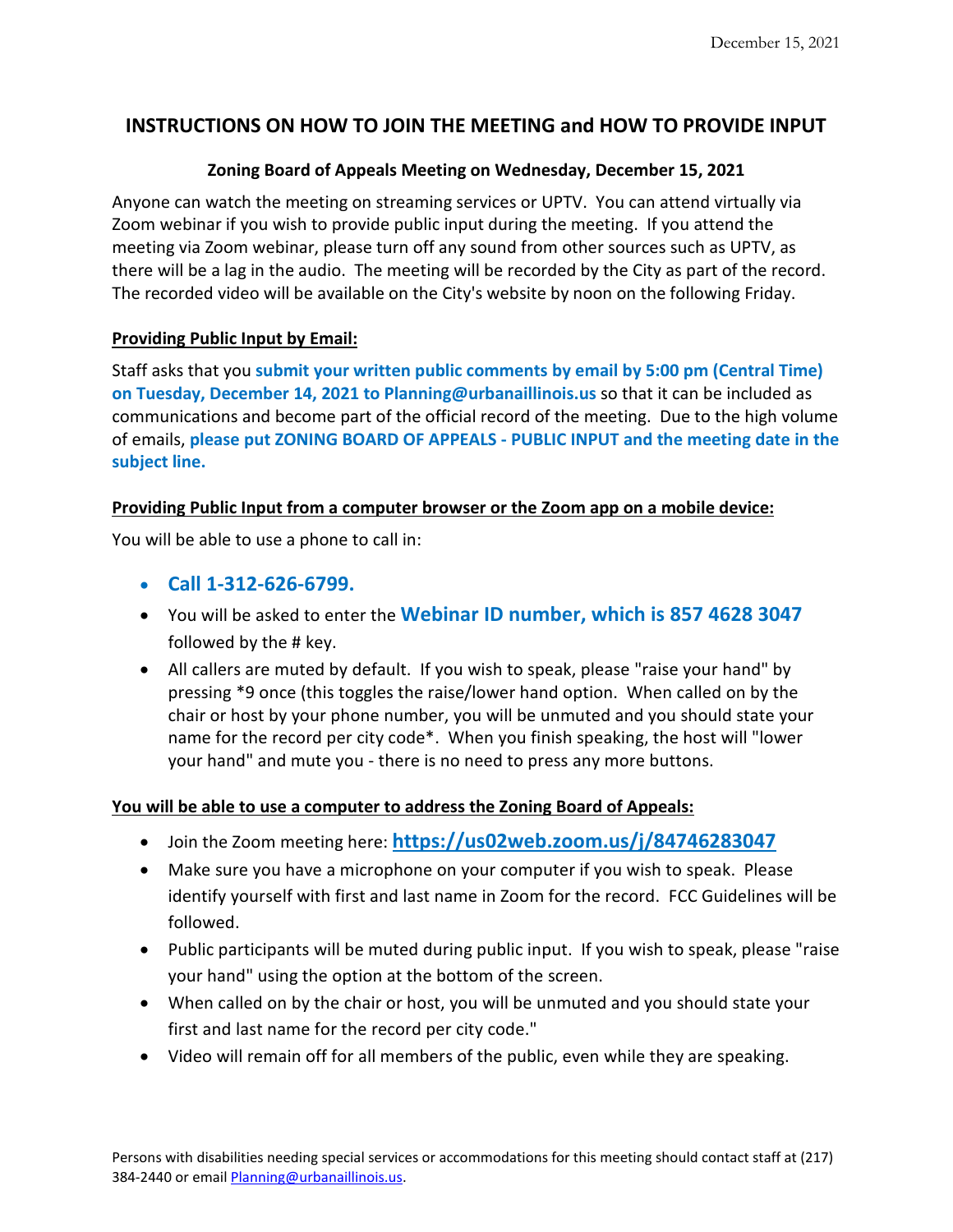# **PUBLIC INPUT**

The City of Urbana welcomes Public Input during open meetings of the City Council, the City Council's Committee of the Whole, City Boards and Commissions and other City-sponsored meetings. Our goal is to foster respect for the meeting process, and respect for all people participating as members of the public body, city staff, and general public. The City is required to conduct all business during public meetings. The presiding officer is responsible for conducting those meetings in an orderly and efficient manner.

Public Input will be taken in the following ways:

### **Zoom Webinar Participant**

Click on the link listed in the agenda to join the Webinar. You must provide your name and email address in order to join the Webinar. If you wish to speak during Public Input, "raise your hand" and wait to be called on by the meeting host. You must state your first and last name for the meeting record. Participants will be muted except when they are called on to speak; video will remain off for all members of the public when speaking.

### **Telephone Participant**

Call the phone number listed on the Agenda. Enter the Webinar ID followed by the # key. All callers are muted by default. If you wish to speak, "raise your hand" by pressing \*9 once. When you are called on by the host or presiding officer, you will be un-muted. You must state your first name and last name for the meeting record.

### **Email Input**

Public comments must be received prior to the closing of the meeting record (at the time of adjournment unless otherwise noted) at the following: Planning@urbanaillinois.us. The subject line of the email must include the words "PUBLIC INPUT" and the meeting date. Emailed public comments labeled as such will be incorporated into the public meeting record, with personal identifying information redacted. Copies of emails will be posted after the meeting minutes have been approved.

#### **Written Input**

Any member of the public may submit their comments addressed to the members of the public body in writing. If a person wishes their written comments to be included in the record of Public Input for the meeting, the writing should so state. Written comments must be received prior to the closing of the meeting record (at the time of adjournment unless otherwise noted).